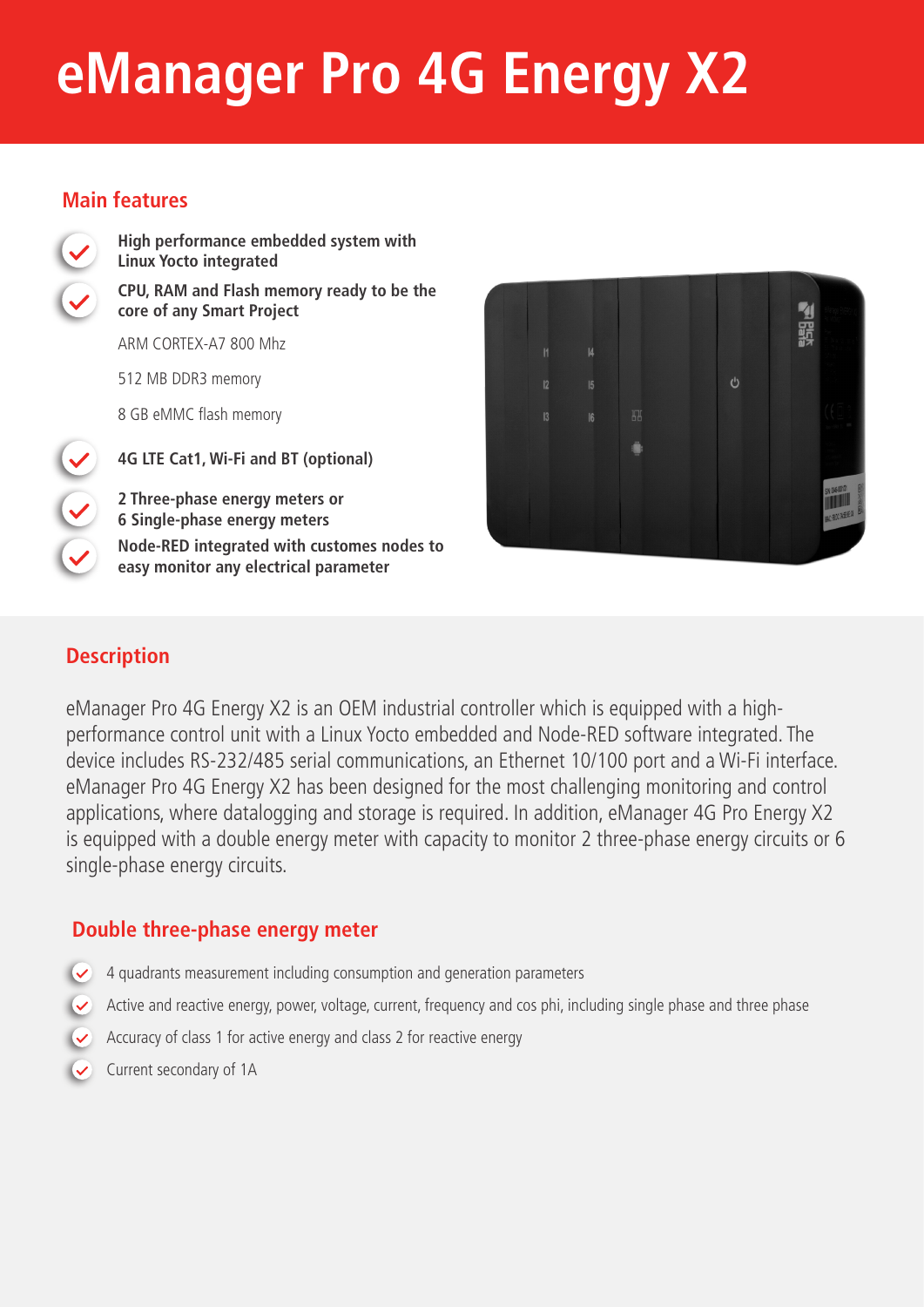## **Dimensions**





## **LEDs**

| <b>LED</b>     | <b>Name</b>       | <b>Description</b>                                                                                                                                                                                                              |  |
|----------------|-------------------|---------------------------------------------------------------------------------------------------------------------------------------------------------------------------------------------------------------------------------|--|
| Ò.             | <b>Power</b>      | Powered: Green                                                                                                                                                                                                                  |  |
| Ш              | RS-232/485        | Data transmission: Blue<br>Data reception: Green                                                                                                                                                                                |  |
| 鬯              | <b>Modem</b>      | Connected with good signal: Static green<br>Connected with weak signal: Blinking green<br>Searching for connection /<br>Without connection : Blinking red<br>Modem service stopped: Blinking blue                               |  |
| L1             | <b>L1 Control</b> | Positive current & cosphi >= 0,8 : Green<br>Positive current, positive reactive power & cosphi $< 0.8$ : Blinking green<br>Negative current: Red<br>Positive current, negative reactive power & cosphi $<$ 0,8 : Blinking red   |  |
| L <sub>2</sub> | <b>L2 Control</b> | Positive current & cosphi $>= 0.8$ : Green<br>Positive current, positive reactive power & cosphi $< 0.8$ : Blinking green<br>Negative current: Red<br>Positive current, negative reactive power & cosphi $<$ 0,8 : Blinking red |  |
| L <sub>3</sub> | <b>L3 Control</b> | Positive current & cosphi >= 0,8 : Green<br>Positive current, positive reactive power & cosphi $< 0.8$ : Blinking green<br>Negative current: Red<br>Positive current, negative reactive power & cosphi $< 0.8$ : Blinking red   |  |
| L4             | <b>L4 Control</b> | Positive current & cosphi >= 0,8 : Green<br>Positive current, positive reactive power & cosphi $< 0.8$ : Blinking green<br>Negative current: Red<br>Positive current, negative reactive power & cosphi $< 0.8$ : Blinking red   |  |
| L <sub>5</sub> | <b>L5 Control</b> | Positive current & cosphi >= 0,8 : Green<br>Positive current, positive reactive power & cosphi $<$ 0,8 : Blinking green<br>Negative current: Red<br>Positive current, negative reactive power & cosphi $< 0.8$ : Blinking red   |  |
| L <sub>6</sub> | <b>L6 Control</b> | Positive current & cosphi >= 0,8 : Green<br>Positive current, positive reactive power & cosphi < 0,8 : Blinking green<br>Negative current: Red<br>Positive current, negative reactive power & cosphi $<$ 0,8 : Blinking red     |  |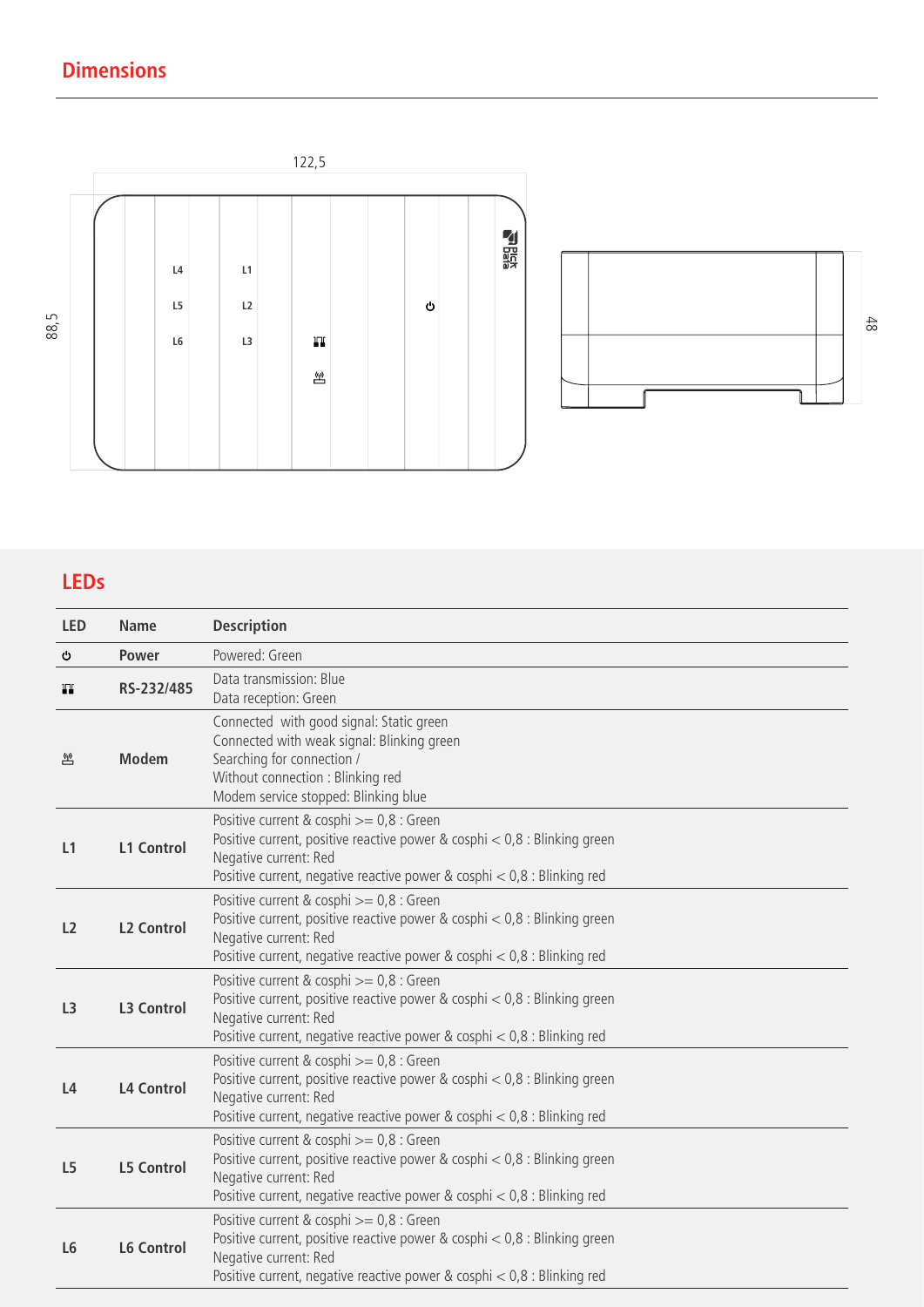## **Technical features**

| Category                  | <b>Parameters</b>                  | Value                                                           |
|---------------------------|------------------------------------|-----------------------------------------------------------------|
| <b>Power circuit</b>      | Power supply                       | 85  264 Vac / 120  300 Vdc                                      |
|                           | <b>Frecuency</b>                   | 47  63Hz                                                        |
|                           | Consumption (a.c. / d.c.)          | 8,8  10,5 VA / 6,4  6,5 W                                       |
| <b>Control unit</b>       | <b>CPU</b>                         | ARM Cortex-A7 800 Mhz                                           |
|                           | <b>RAM Memory</b>                  | 512 MB DDR3                                                     |
|                           | <b>Flash Memory</b>                | 8 GB eMMC                                                       |
|                           | <b>Clock</b>                       | RTC with supercap to backup clock time                          |
| <b>Environmental</b>      | <b>Operating temperature</b>       | $-20$ $+50$ °C                                                  |
| conditions                | <b>Relative humidity</b>           | 595%                                                            |
|                           | <b>Maximum working altitude</b>    | 2000 m                                                          |
| <b>Mechanical</b>         | <b>Enclosure material</b>          | UL94 polycarbonate - Self-extinguishing V0                      |
| characteristics           | <b>Protection grade</b>            | IP20 (assembled)                                                |
|                           | Dimensions (Width x High x Length) | 122,5 x 88,5 x 48 mm (7 DIN rail modules)                       |
|                           | Weight                             | 180q                                                            |
|                           | <b>Mounting</b>                    | DIN rail 46277 (EN 50022)                                       |
|                           | <b>Connectors</b>                  | Pluggable terminals, max. wire section 1,5 mm <sup>2</sup>      |
| <b>Electrical and</b>     | <b>Electric shock protection</b>   | Double-insulated class II                                       |
| safety features           | <b>Insulation</b>                  | 3 kVac                                                          |
|                           | <b>Installation category</b>       | <b>CAT III 300 V</b>                                            |
| <b>Wireless interface</b> | Wi-Fi                              | 802.11 b/g/n (2.4 GHz)                                          |
|                           | <b>BT</b> (optional)               | 4.2                                                             |
| <b>Mobile interface</b>   | <b>Type</b>                        | 4G LTE Cat 1                                                    |
|                           | <b>Frequency bands</b>             | LTE-FDD B1/B3/B7/B8/B20/B28A, WCDMA B1/B8 & GSM/EDGE B3/B8      |
|                           | Antenna                            | External                                                        |
|                           | <b>Connector</b>                   | <b>SMA</b>                                                      |
| <b>Serial interface</b>   | <b>Type</b>                        | RS-232 (full-duplex) / RS-485 (half-duplex). Galvanic isolation |
|                           | <b>Baud rate</b>                   | 9600115200 bps                                                  |
| <b>Network interface</b>  | <b>Type</b>                        | Ethernet                                                        |
|                           | <b>Working speed</b>               | 10/100 Mbps                                                     |
| <b>Voltage</b>            | Rated voltage (Un)                 | 285 Vac (p - N) / 480 Vac (p - p)                               |
| measurement<br>circuit    | Voltage measurement margin         | 5  120% Un                                                      |
| <b>Current</b>            | Nominal current (In)               | ln/1A                                                           |
| measurement<br>circuit    | <b>Current measurement margin</b>  | 2  120% In                                                      |
| <b>Measurement</b>        | Active energy measurement          | Class 1                                                         |
| accuracy                  | <b>Reactive energy measurement</b> | Class 2                                                         |
| <b>Standards</b>          | <b>Standards</b>                   | UNE EN 61010-1, UNE-EN 61000-6-2, UNE-EN 61000-6-4              |